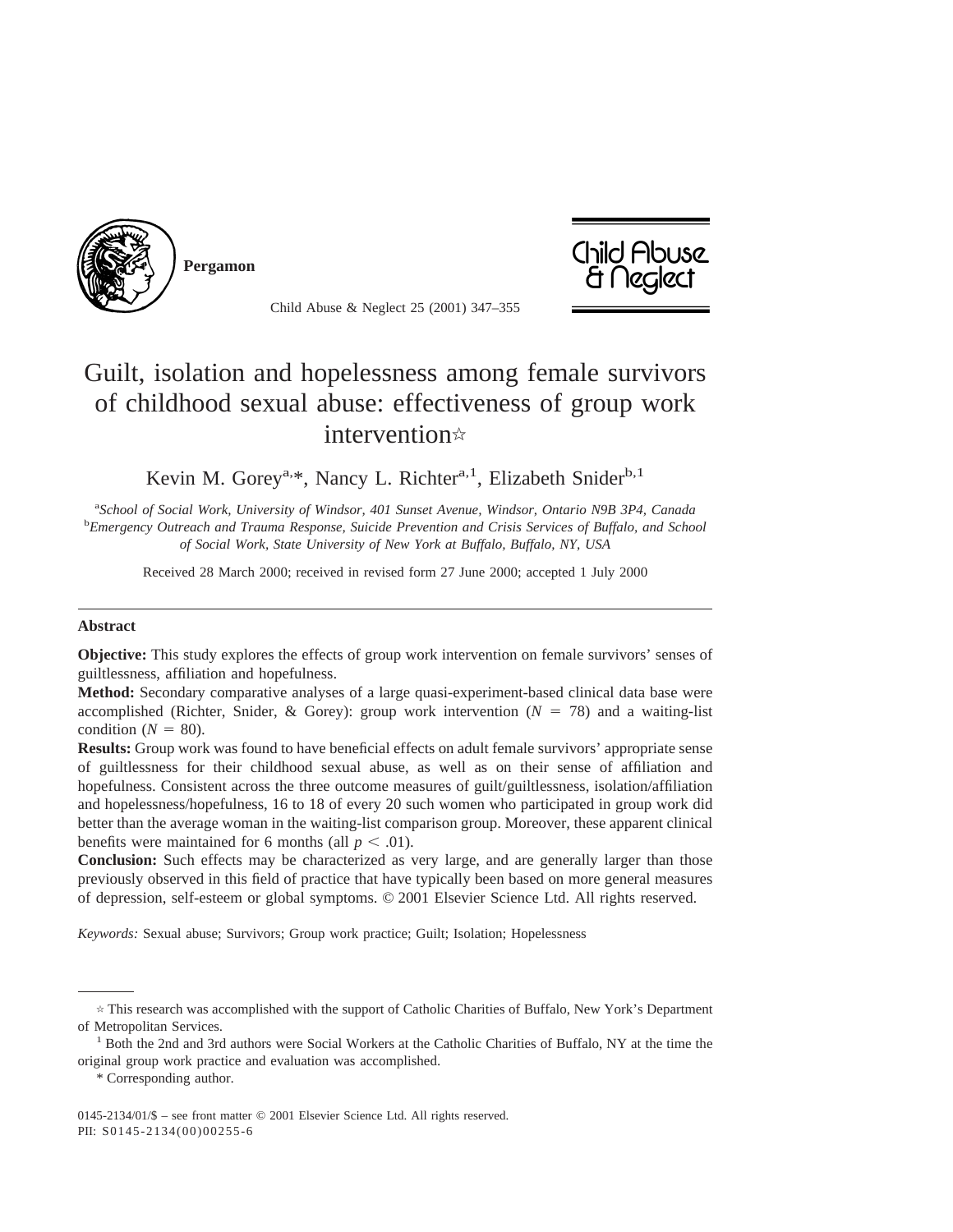## **Introduction**

People who have experienced the profound trauma of childhood sexual abuse are at much greater risk of experiencing various developmental challenges, mental and physical health problems, and familial or social problems-in-living. Given that such abuse is most typically repeatedly perpetrated by a father on a daughter between the ages of 5 and 15, it is difficult to imagine how such horrific childhood experiences could result in anything but the most dire consequences over the course of a victim's life. In fact, it is a resounding testament to their strength and resilience that many such women survive and some even thrive. A better understanding of the factors that bode for such success among survivors—this study's aim—would go a long way toward facilitating practice with them.

In our clinical experience with female survivors of childhood sexual abuse, one of every four have identified themselves as a recovering alcoholic or drug addict, nearly a third have reported a diagnosis of anorexia nervosa or bulimia, and approximately two-thirds of them have had some other problem with food such as compulsive eating or obesity (Richter, Snider, & Gorey, 1997). Also, nearly half of the survivors we have met at intake may be categorized as moderately to severely depressed. Tragically, but perhaps not surprisingly given the nature of their trauma as well as the breadth of sequelae they have endured, one third of them have made at least one suicide attempt. Moreover, our experience with survivors seems substantially similar to that of other practitioners and researchers. For example, depending on the clinical or community comparison, women sexually abused in childhood have been estimated to attempt suicide four to nineteen times more often than others (McCauley et al., 1997; Mullen, Martin, Anderson, Romans, & Herbison, 1996). The prevalence of this sentinel event in survivors' lives, not to mention the probable prevalence of unidentified successful suicides, underscores the importance of our continued commitment to ongoing learning about how to best serve them.

Integrative reviews on the effectiveness of group work intervention with female survivors of childhood sexual abuse that included research from the 1980s through the mid-1990s (de Jong & Gorey, 1996; Richter et al., 1997), as well the most recent controlled studies of such practice (Saxe & Johnson, 1999; Stalker & Fry, 1999; Westbury & Tutty, 1999) have, in aggregate, reached the following conclusions. As compared with a typical comparison group member's, three-quarters of the intervention group members scores improved on such general conceptual measures as depression, self-esteem or global symptoms. And furthermore, these differences were maintained at 6– to 12–month follow-up. The potential preventive impact of such alleviation of depression, for example, is clear. However, recent theorizing has suggested the probable primacy of other emotions and behaviors. Three central constructs have been identified: inappropriate guilt and shame, a sense of isolation or aloneness, and hopelessness. Certainly, these constructs will have great face validity for anyone who has worked with survivors. Their construct validity is supported by known, and typically strong associations with the experience of childhood sexual abuse, alcohol or illicit drug abuse, eating disorders, and suicidal behaviors (Andrews, 1997; Beautrais, Joyce, & Mullder, 1999; Feiring, Taska, & Lewis, 1996; Gibson & Hartshorne, 1996; Gladstone, Parker, Wilhelm, Mitchell, & Austin, 1999; Hewitt, Norton, Flett, Callander, & Cowan, 1998; Joiner & Rudd, 1996; Kessler & Bieschke, 1999; Lester, 1997; McMillen & Zuravin,